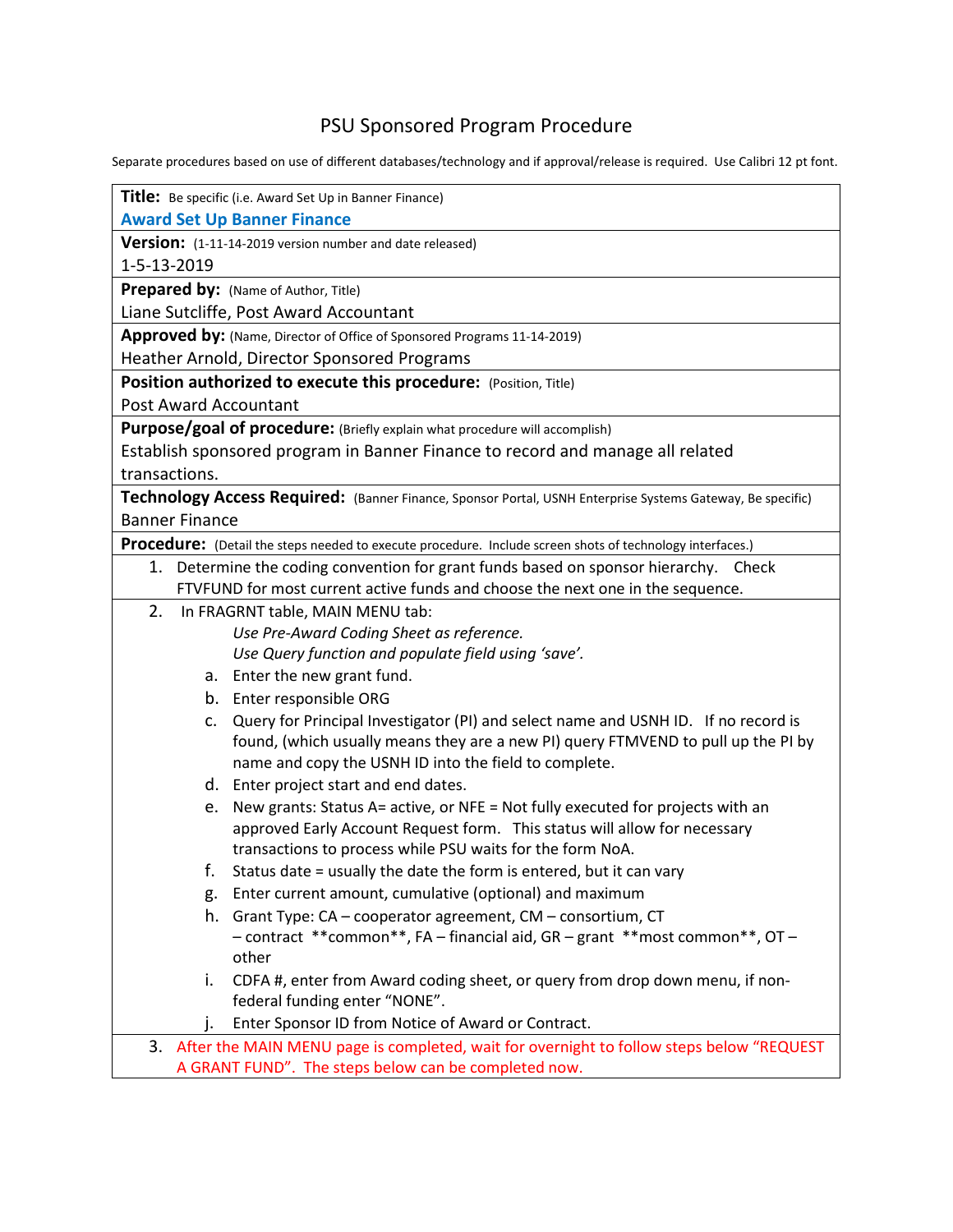| 4.             |                                       | GRANT AGENCY tab: This is where y Example NSF - PMS/LOC billing ou can specify the<br>address type such as billing which will ensure the correct address when bills are run. |                                        |                                                                              |
|----------------|---------------------------------------|------------------------------------------------------------------------------------------------------------------------------------------------------------------------------|----------------------------------------|------------------------------------------------------------------------------|
| 5.             |                                       | LOCATION tab: we do not use this field                                                                                                                                       |                                        |                                                                              |
| 6.             |                                       |                                                                                                                                                                              |                                        |                                                                              |
|                |                                       | COST CODE tab: this is informational only, when the new funds are requested via Banner<br>FOAPAL is the time when the IDC fields are identified.                             |                                        |                                                                              |
|                |                                       |                                                                                                                                                                              |                                        |                                                                              |
|                | а.                                    | Indirect Cost Basis (TDC, MTDC S&W) enter query and select appropriate basis.                                                                                                |                                        |                                                                              |
|                | b.                                    | Indirect Cost Rate Code: query and choose appropriate rate PON17 = PSU federally                                                                                             |                                        |                                                                              |
|                |                                       | negotiated on-campus rate FY17, (the actual rate is listed on the right hand side of                                                                                         |                                        |                                                                              |
|                |                                       | screen) POFF17 = PSU federally negotiated off campus rate FY17, IDC 10 - Misc rate                                                                                           |                                        |                                                                              |
|                | @ 10%                                 |                                                                                                                                                                              |                                        |                                                                              |
| 7.             |                                       | INDIRECT Cost Charge Account Code: IDCCD is the only choice                                                                                                                  |                                        |                                                                              |
| 8.             |                                       | INDIRECT COST DISTIBUTE TO CODE: PSCDST                                                                                                                                      |                                        |                                                                              |
| 9.             | <b>BILLING Tab:</b>                   |                                                                                                                                                                              |                                        |                                                                              |
|                |                                       |                                                                                                                                                                              |                                        |                                                                              |
|                | Example NSF - PMS/LOC billing         |                                                                                                                                                                              |                                        |                                                                              |
| €              | <b>USNH Banner (BPRD)</b><br>ග        | New Tab<br>×                                                                                                                                                                 | $+$                                    | □<br>$\times$                                                                |
| ←              | C                                     | https://usnhadxe00.unh.edu/applicationNavigator/seamless                                                                                                                     |                                        | ÷                                                                            |
|                | ×<br><b>@</b> ellucian                | Grant Maintenance Form FRAGRNT 9.3.8 (BPRD)                                                                                                                                  |                                        | ₩<br>B                                                                       |
|                | Grant: 647022 Proposal:               | <b>Grant Text Exists:</b>                                                                                                                                                    |                                        | <b>Start Over</b>                                                            |
| ⋒              | Main<br><b>Grant Agency</b>           | <b>Cost Code</b><br><b>Billing</b><br>Location<br><b>Personnel</b>                                                                                                           | <b>User Defined Data</b>               | <b>Effort Reporting</b><br><b>Pass Through Agency</b>                        |
|                | <b>BILLING</b>                        |                                                                                                                                                                              |                                        | <b>D</b> Insert<br><b>F</b> <sub>II</sub> Copy<br>Y. Filter<br>$\Box$ Delete |
|                |                                       |                                                                                                                                                                              |                                        |                                                                              |
| m              | Agency                                | 961152880<br>National Science Foundation (NSF)                                                                                                                               |                                        |                                                                              |
|                | <b>PMS Code</b>                       | <b>647PMS</b><br>PSU Natl Science Foundation LOC<br>$\cdots$                                                                                                                 | <b>Last Invoice Number</b>             | 10                                                                           |
| Q              | <b>Billing Exclusion</b>              |                                                                                                                                                                              | 1034 Billing Format                    |                                                                              |
|                | Code                                  |                                                                                                                                                                              | Extension                              |                                                                              |
| $\frac{13}{2}$ | <b>Budget Limit</b>                   | <b>Total Budget</b><br>$\overline{\phantom{a}}$                                                                                                                              | <b>Bill If Budget Line</b>             |                                                                              |
| ?              | Indicator<br><b>Payment Fund Code</b> | 647LOC<br>PSU NSF LOC                                                                                                                                                        | Exceeded<br><b>Bill If Minimum Not</b> |                                                                              |
|                |                                       |                                                                                                                                                                              | Reached                                |                                                                              |
| Α              | <b>Undistributed Cash</b>             | 212401<br>$\overline{a}$<br>Grants undistributed payments - LOC                                                                                                              | <b>Bill If Budget Total</b>            | N                                                                            |
|                | <b>Receipt Account</b>                |                                                                                                                                                                              | Exceeded                               |                                                                              |
|                | <b>Refund Clearing</b><br>Account     | $\cdots$                                                                                                                                                                     | <b>Budget Check</b><br>Source          | <b>Maximum Billing Limit</b><br>$\;$                                         |
|                | <b>Billing Address Type</b>           | <b>BI</b><br>$\cdots$                                                                                                                                                        | <b>Billing Start Date</b>              | 05/15/2018<br>■                                                              |
|                | <b>Sequence Number</b>                | $1$                                                                                                                                                                          | <b>Billing End Date</b>                | 04/30/2020<br>$\blacksquare$                                                 |
|                | <b>Billing Limits</b>                 |                                                                                                                                                                              |                                        |                                                                              |
|                | Minimum                               | 0.00                                                                                                                                                                         | Maximum                                | 182,530.00                                                                   |
|                | Cumulative                            | 66,287.59                                                                                                                                                                    | <b>Deferred Account</b><br>Code        | 112104<br><b>Grants Deferred AR</b>                                          |
|                |                                       |                                                                                                                                                                              |                                        |                                                                              |
|                |                                       |                                                                                                                                                                              |                                        |                                                                              |
|                | a.                                    | To set up details in billing, go to 'Related' and choose "Billing Frequency Information                                                                                      |                                        |                                                                              |
|                |                                       | (FRAEVGA)                                                                                                                                                                    |                                        |                                                                              |
|                |                                       |                                                                                                                                                                              |                                        |                                                                              |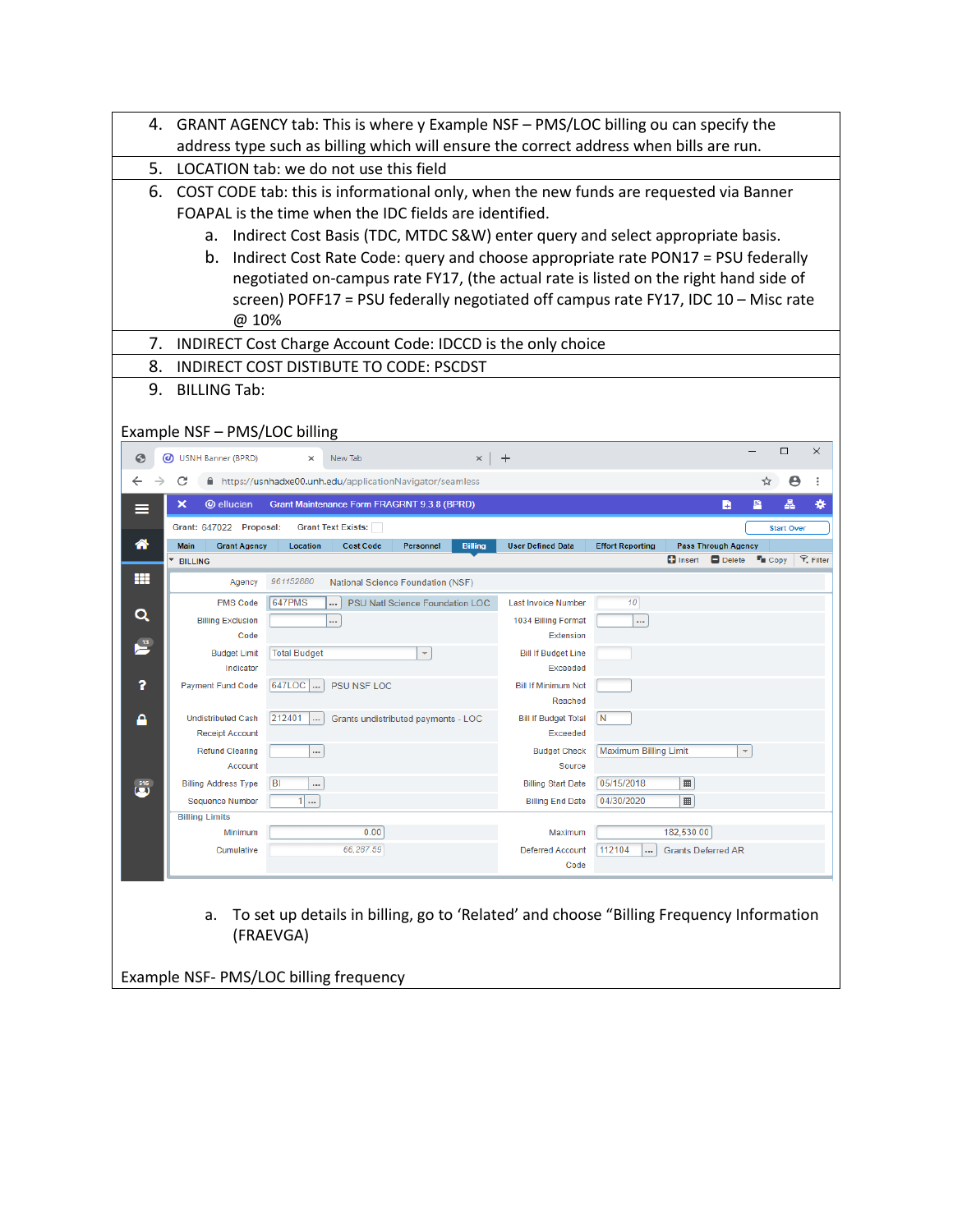| ☺               | <b>USNH Banner (BPRD)</b><br>ග | $\times$                               | New Tab                | $\times$                                                                                                                                                    | $\ddot{}$             |                           |             |                               |                                         | $\Box$                     | $\times$                   |
|-----------------|--------------------------------|----------------------------------------|------------------------|-------------------------------------------------------------------------------------------------------------------------------------------------------------|-----------------------|---------------------------|-------------|-------------------------------|-----------------------------------------|----------------------------|----------------------------|
| ←               | C                              |                                        |                        | A https://usnhadxe00.unh.edu/applicationNavigator/seamless                                                                                                  |                       |                           |             |                               |                                         | ☆                          | $\boldsymbol{\Theta}$<br>÷ |
|                 | $\boldsymbol{\mathsf{x}}$      | <b>@</b> ellucian                      |                        | Grant Events Assignment Form FRAEVGA 9.3.3 (BPRD)                                                                                                           |                       |                           |             |                               | B                                       | P                          | ₩<br>춃                     |
| $\equiv$        |                                |                                        |                        |                                                                                                                                                             |                       |                           |             |                               |                                         |                            |                            |
| ⋘               | <b>PMS Code:</b>               | <b>Process All Grants:</b>             |                        | Grant Code: 647022 REU:N.E. Collaborative Atmospheric Agency: 961152880 National Science Foundation (NSF)<br>Management: Devent Management Group Management |                       |                           |             |                               |                                         | <b>Start Over</b>          |                            |
|                 | GRANTS                         |                                        |                        |                                                                                                                                                             |                       |                           |             |                               | Insert <b>Delete To Copy</b>            |                            | <b>Y</b> . Filter          |
| m               | Grant *                        |                                        |                        | <b>Grant Description</b>                                                                                                                                    |                       |                           |             |                               |                                         |                            |                            |
|                 | 647022                         |                                        |                        | REU:N.E. Collaborative Atmospheric                                                                                                                          |                       |                           |             |                               |                                         |                            |                            |
| Q               |                                | $ $ < $ $ 0f 1 $ $                     | $5 \times$ Per Page    |                                                                                                                                                             |                       |                           |             |                               |                                         |                            | Record 1 of 1              |
|                 |                                | <b>GRANT EVENTS ASSIGNMENT DETAILS</b> |                        |                                                                                                                                                             |                       |                           |             | $\Box$ Insert                 | $\blacksquare$ Delete                   | $F_{\text{III}}$ Copy      | Y. Filter                  |
| $\frac{14}{2}$  |                                | LOC<br>Event Code*                     |                        | Letter of Credit Drawdown                                                                                                                                   | Frequency             | (None)                    |             | $\overline{\phantom{a}}$      |                                         |                            |                            |
|                 | <b>Alternate Description</b>   |                                        |                        |                                                                                                                                                             | <b>Payment Method</b> | <b>Cost Reimbursement</b> |             |                               | $\overline{\phantom{a}}$                |                            |                            |
| ?               |                                |                                        |                        |                                                                                                                                                             | <b>Type Ind</b>       |                           |             |                               |                                         |                            |                            |
|                 |                                | Number Of Days                         |                        |                                                                                                                                                             | Period To             |                           |             | 圖                             |                                         |                            |                            |
| A               |                                | Reminder                               |                        |                                                                                                                                                             |                       |                           |             |                               |                                         |                            |                            |
|                 |                                | Number of Days                         |                        |                                                                                                                                                             | <b>Bill Format</b>    | 272B                      | $\cdots$    |                               | <b>Federal Cash Transactions Report</b> |                            |                            |
|                 |                                | Date From                              | $\blacksquare$         |                                                                                                                                                             | Default Responsible   |                           |             |                               | $\cdots$                                |                            |                            |
|                 |                                |                                        |                        |                                                                                                                                                             | User ID               |                           |             |                               |                                         |                            |                            |
| $\overline{15}$ |                                | Date To                                | $\blacksquare$         |                                                                                                                                                             |                       |                           |             | Default Proxy User ID         |                                         |                            |                            |
|                 |                                | (None)<br><b>Begin Date</b>            |                        | $\overline{\phantom{a}}$                                                                                                                                    |                       |                           |             | <b>Default Fixed Schedule</b> |                                         |                            |                            |
|                 | $ $ $\le$ $ $ 1 of 1 $\ge$ $ $ |                                        | $ 1 \times  $ Per Page |                                                                                                                                                             |                       |                           |             |                               |                                         |                            | Record 1 of 1              |
|                 | <b>EVENTS</b>                  |                                        |                        |                                                                                                                                                             |                       |                           |             | $\Box$ Insert                 | Delete                                  | $T_{\text{III}}$ Copy      | Y. Filter                  |
|                 | Sequence                       | <b>Responsible User ID</b>             |                        | <b>Responsible User ID Description</b>                                                                                                                      |                       | <b>Due Date</b>           | <b>Text</b> | Status <sup>*</sup>           |                                         | <b>Bill Period to Date</b> |                            |
|                 |                                | 1 LIANES                               |                        | Sutcliffe, Liane                                                                                                                                            |                       | 06/11/2018                | N.          | P                             |                                         |                            |                            |
|                 | $\lnot$                        | $1$ of $1 \ge$<br>$\mathbb{N}$         | 10 v Per Page          |                                                                                                                                                             |                       |                           |             |                               |                                         |                            | Record 1 of 1              |
|                 | b.                             |                                        |                        | User must enter "Default Responsible User ID" field in order to get the events to<br>populate at the bottom of the screen.                                  |                       |                           |             |                               |                                         |                            |                            |

EXAMPLE – Regular billing or Subaward billing, excluding Subawards to PSU from UNH which are examples of manual billing.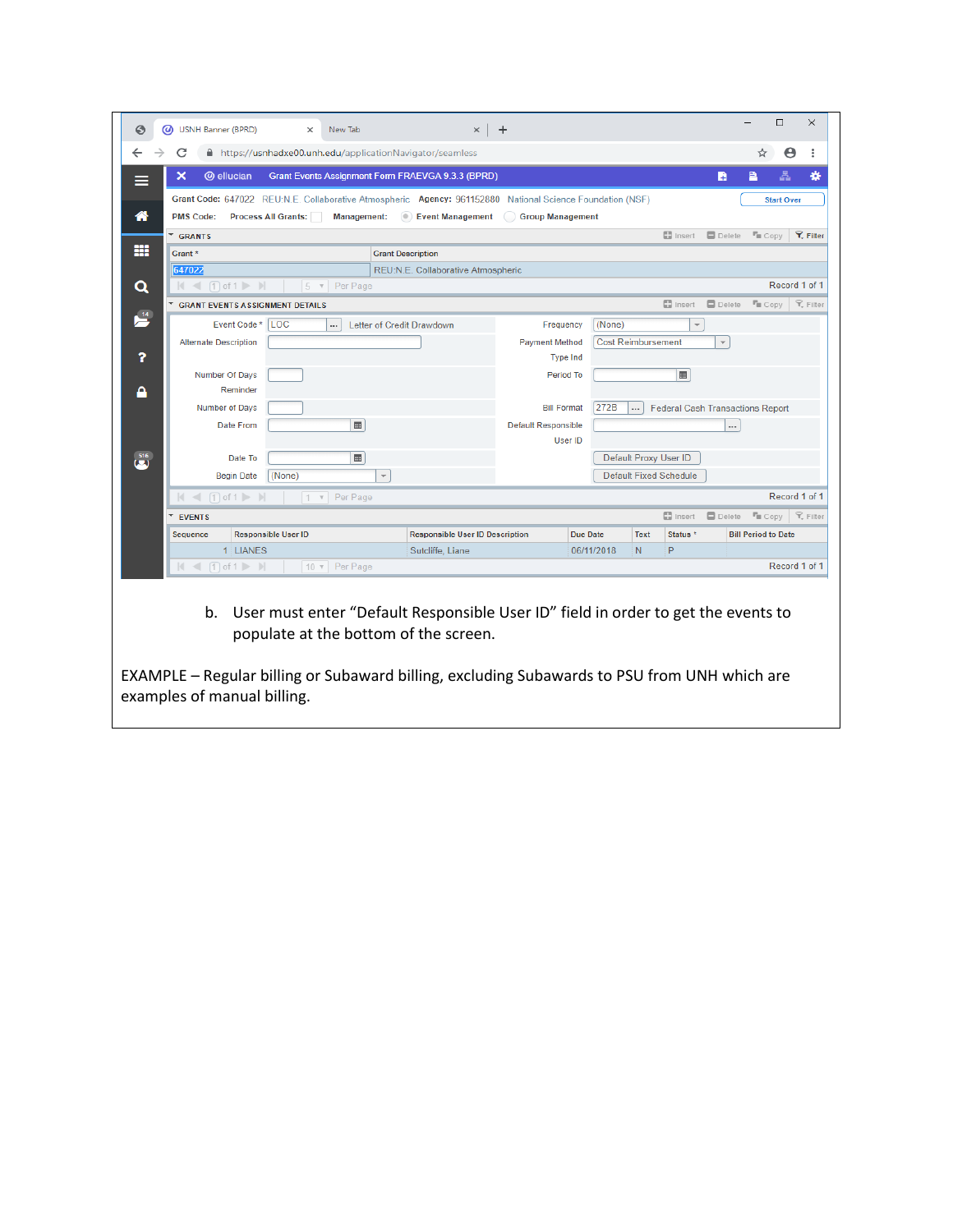|                               |                                   | ×                        | New Tab                                                  |                          | ×              | $\,{}^+$                                                                                                                                                                                                                                                                                                                                                                                                                                                                                          |                         |                                         |                                             |                         | $\Box$            |
|-------------------------------|-----------------------------------|--------------------------|----------------------------------------------------------|--------------------------|----------------|---------------------------------------------------------------------------------------------------------------------------------------------------------------------------------------------------------------------------------------------------------------------------------------------------------------------------------------------------------------------------------------------------------------------------------------------------------------------------------------------------|-------------------------|-----------------------------------------|---------------------------------------------|-------------------------|-------------------|
| C                             |                                   |                          | https://usnhadxe00.unh.edu/applicationNavigator/seamless |                          |                |                                                                                                                                                                                                                                                                                                                                                                                                                                                                                                   |                         |                                         |                                             |                         |                   |
| ×                             | <b>@</b> ellucian                 |                          | Grant Maintenance Form FRAGRNT 9.3.8 (BPRD)              |                          |                |                                                                                                                                                                                                                                                                                                                                                                                                                                                                                                   |                         |                                         | B                                           |                         | Ā                 |
|                               | Grant: 64U098 Proposal:           |                          | Grant Text Exists: v                                     |                          |                |                                                                                                                                                                                                                                                                                                                                                                                                                                                                                                   |                         |                                         |                                             |                         | <b>Start Over</b> |
| <b>Main</b><br><b>BILLING</b> | <b>Grant Agency</b>               | Location                 | <b>Cost Code</b>                                         | Personnel                | <b>Billing</b> | <b>User Defined Data</b>                                                                                                                                                                                                                                                                                                                                                                                                                                                                          | <b>Effort Reporting</b> | $\blacksquare$ Insert                   | <b>Pass Through Agency</b><br>$\Box$ Delete | $T_{\blacksquare}$ Copy | Y. Filter         |
|                               | Agency                            | 935966953                | <b>University of Connecticut</b>                         |                          |                |                                                                                                                                                                                                                                                                                                                                                                                                                                                                                                   |                         |                                         |                                             |                         |                   |
|                               | <b>PMS Code</b>                   |                          |                                                          |                          |                | <b>Last Invoice Number</b>                                                                                                                                                                                                                                                                                                                                                                                                                                                                        | 15                      |                                         |                                             |                         |                   |
|                               | <b>Billing Exclusion</b>          |                          | <br>                                                     |                          |                | 1034 Billing Format                                                                                                                                                                                                                                                                                                                                                                                                                                                                               | $\cdots$                |                                         |                                             |                         |                   |
|                               | Code                              |                          |                                                          |                          |                | Extension                                                                                                                                                                                                                                                                                                                                                                                                                                                                                         |                         |                                         |                                             |                         |                   |
|                               | <b>Budget Limit</b>               | <b>Total Budget</b>      |                                                          | $\overline{\phantom{a}}$ |                | <b>Bill If Budget Line</b>                                                                                                                                                                                                                                                                                                                                                                                                                                                                        |                         |                                         |                                             |                         |                   |
|                               | Indicator                         |                          |                                                          |                          |                | Exceeded                                                                                                                                                                                                                                                                                                                                                                                                                                                                                          |                         |                                         |                                             |                         |                   |
| <b>Payment Fund Code</b>      |                                   | 64U098                   | Eversource-UCONN Predictive Storm                        |                          |                | <b>Bill If Minimum Not</b><br>Reached                                                                                                                                                                                                                                                                                                                                                                                                                                                             |                         |                                         |                                             |                         |                   |
|                               | <b>Undistributed Cash</b>         | 212402                   | Grants undistrib payments-NonLOC                         |                          |                | <b>Bill If Budget Total</b>                                                                                                                                                                                                                                                                                                                                                                                                                                                                       | N                       |                                         |                                             |                         |                   |
|                               | <b>Receipt Account</b>            | 210030                   |                                                          |                          |                | Exceeded                                                                                                                                                                                                                                                                                                                                                                                                                                                                                          | Maximum Billing Limit   |                                         | $\overline{\phantom{a}}$                    |                         |                   |
|                               | <b>Refund Clearing</b><br>Account | $\overline{\phantom{a}}$ | <b>Grant Refund Clearing</b>                             |                          |                | <b>Budget Check</b><br>Source                                                                                                                                                                                                                                                                                                                                                                                                                                                                     |                         |                                         |                                             |                         |                   |
| <b>Billing Address Type</b>   | <b>BI</b>                         | $\cdots$                 |                                                          |                          |                | <b>Billing Start Date</b>                                                                                                                                                                                                                                                                                                                                                                                                                                                                         | 09/06/2017              | $\blacksquare$                          |                                             |                         |                   |
|                               | <b>Sequence Number</b>            | $9$                      |                                                          |                          |                | <b>Billing End Date</b>                                                                                                                                                                                                                                                                                                                                                                                                                                                                           | 03/31/2019              | $\blacksquare$                          |                                             |                         |                   |
| <b>Billing Limits</b>         |                                   |                          |                                                          |                          |                |                                                                                                                                                                                                                                                                                                                                                                                                                                                                                                   |                         |                                         |                                             |                         |                   |
|                               | Minimum<br>Cumulative             |                          | 0.00<br>107,971.62                                       |                          |                | Maximum<br><b>Deferred Account</b>                                                                                                                                                                                                                                                                                                                                                                                                                                                                | 112104                  | 146,803.00<br><b>Grants Deferred AR</b> |                                             |                         |                   |
|                               |                                   |                          |                                                          |                          |                | Code                                                                                                                                                                                                                                                                                                                                                                                                                                                                                              |                         |                                         |                                             |                         |                   |
|                               |                                   |                          |                                                          |                          |                |                                                                                                                                                                                                                                                                                                                                                                                                                                                                                                   |                         |                                         |                                             |                         |                   |
| c.<br>d.<br>e.<br>f.          |                                   |                          |                                                          |                          |                | Billing Frequency for regular billing or subaward other than award from UNH<br>When entering for a monthly billing: enter EVENT CODE - generally "BILL"<br>FREQUENCY: choose options based on sponsor award; Monthly (most frequent),<br>weekly, quarterly, semi-annually, annually. In this example, the grant began 9/1/17.<br>In set up, enter 9/30/17 in DATE FROM field to ensure all transactions from 9/1/17<br>are included in the billing. PERIOD TO will auto chance to this same date. |                         |                                         |                                             |                         |                   |
| g.                            | IMPORTANT.                        |                          |                                                          |                          |                | Enter DATE TO as the final day of the month. This section of coding is VERY                                                                                                                                                                                                                                                                                                                                                                                                                       |                         |                                         |                                             |                         |                   |
| h.                            |                                   | pull down menu.          |                                                          |                          |                | Bill format: GENS = Generic Short form, used most often. Other choices are in the                                                                                                                                                                                                                                                                                                                                                                                                                 |                         |                                         |                                             |                         |                   |
| i.                            |                                   |                          | Enter DEFAULT RESPONSIBLE USER ID                        |                          |                |                                                                                                                                                                                                                                                                                                                                                                                                                                                                                                   |                         |                                         |                                             |                         |                   |